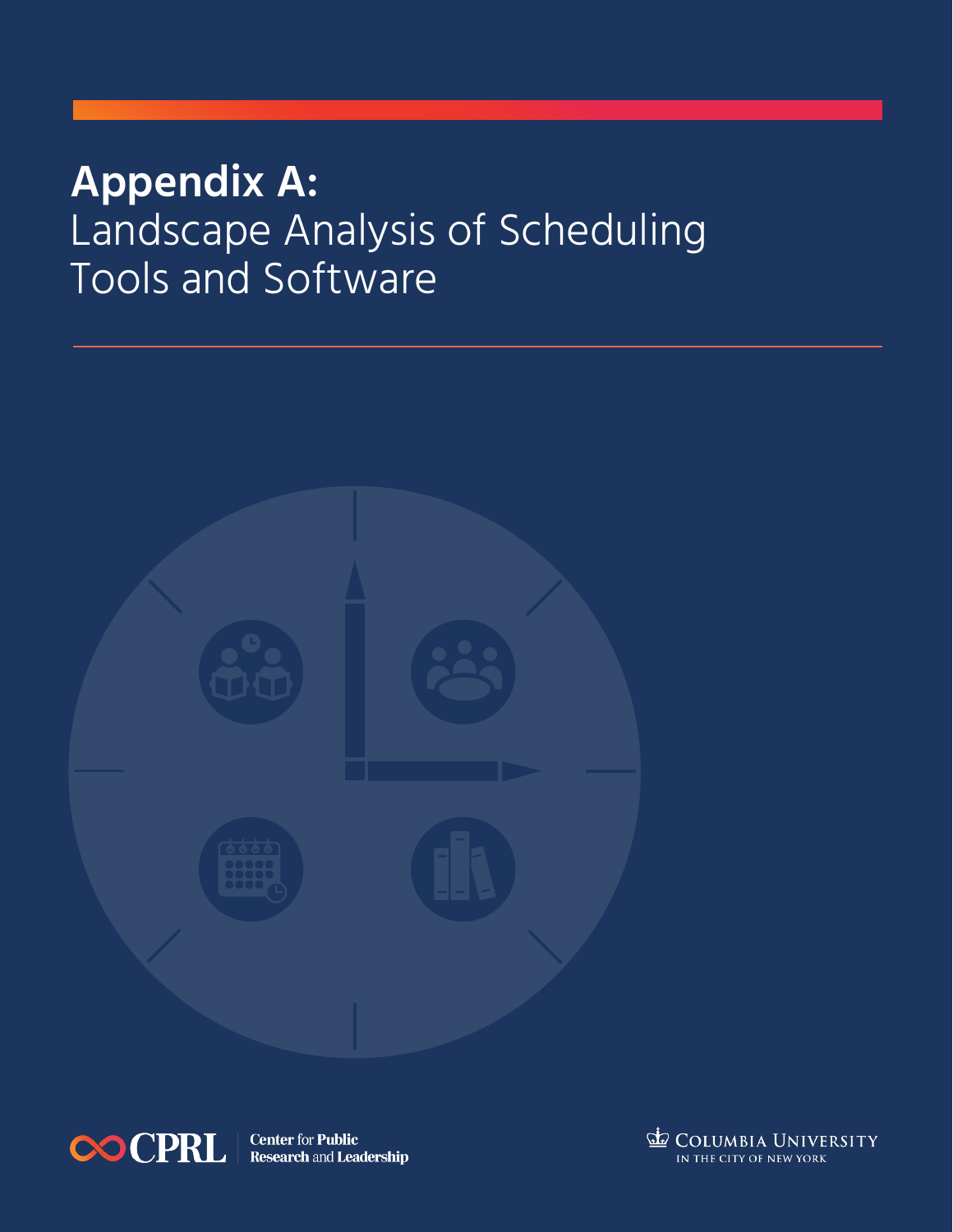# Appendix A: Landscape Analysis of Scheduling<br>**Appendix A: Tools and Software Tools and Software**

## Introduction

As shown in the Master Scheduling Equity Framework, tools are a key driver of strategic scheduling. The scheduling teams we spoke with relied on a range of tools—SIS, scheduling software, consulting support, data analytics tools—to schedule more strategically. All of them relied on specialized scheduling software, like Abl's, which included enhanced usability and efficiency. The goal of this landscape analysis is to provide an overview of some of those tools and the functions that may make them particularly useful in assessing whether the existing master schedule undermines equitable access to key courses, programs of study, and other resources and in creating new master schedules that maximize access and opportunities to learn. This analysis is organized into two parts: The first part provides results and findings from the SIS and scheduling software survey. The second part lists SIS, specialized scheduling software, consulting services, and data analytics tools available to support schools and districts with the master scheduling process.

## A survey of SIS and scheduling software providers

To complete this analysis, CPRL surveyed a set of SIS and scheduling software providers about their functionality. The list of providers to survey was narrowed to include only those that provided the ability to construct a master schedule. Scheduling providers and tools that only analyzed data or that exclusively provided consulting support were excluded from the survey but are included elsewhere in the analysis. Twenty-five service providers were invited to participate in the survey, and eight completed the survey: five were SIS providers, and three were providers of other specialized software.

The survey asked a series of questions about three aspects:

- **1.** Access to data—what information users are able to view
- **2.** Intelligent error detection—whether users receive alerts or notifications of errors as they schedule
- **3.** Customization and scenario planning—the ability for users to customize tools and construct multiple scheduling options

|                      |     |                                           | <b>Access to data</b>                     |                                                                      | <b>Error detection</b> |                                  | <b>Customization and scenario planning</b>        |  |  |
|----------------------|-----|-------------------------------------------|-------------------------------------------|----------------------------------------------------------------------|------------------------|----------------------------------|---------------------------------------------------|--|--|
| Software             | SIS | Can users view<br>student<br>information? | Can users view<br>teacher<br>information? | Can users receive<br>Can users sort<br>information?<br>error alerts? |                        | Can users add<br>customizations? | Can users schedule<br>for different<br>scenarios? |  |  |
| Abl Master Scheduler |     | 5/5                                       | 2/5                                       | 19/22                                                                | 5/7                    | 2/2                              | 2/2                                               |  |  |
| Aeries SIS           |     | 5/5                                       | 5/5                                       | 22/22                                                                | 6/7                    | 2/2                              | 2/2                                               |  |  |
| Class Creator        |     | 5/5                                       | 0/5                                       | 22/22                                                                | 3/7                    | 1/2                              | 2/2                                               |  |  |
| Synergy SIS          |     | 5/5                                       | 5/5                                       | 22/22                                                                | 7/7                    | 2/2                              | 2/2                                               |  |  |
| Aspen SIS            |     | 5/5                                       | 5/5                                       | 22/22                                                                | 7/7                    | 2/2                              | 2/2                                               |  |  |
| Gradelink SIS        |     | 5/5                                       | 4/5                                       | 11/22                                                                | 2/7                    | 0/2                              | 2/2                                               |  |  |
| Schedule My Teachers |     | 0/5                                       | 0/5                                       | 0/22                                                                 | 0/7                    | 0/2                              | 1/2                                               |  |  |
| Sycamore School      |     | 5/5                                       | 5/5                                       | 4/22                                                                 | 5/7                    | 0/2                              | 1/2                                               |  |  |

**TABLE 1**  Shows a summary responses across all three categories

Survey Response Summary: Number of "Yes" responses per question in each category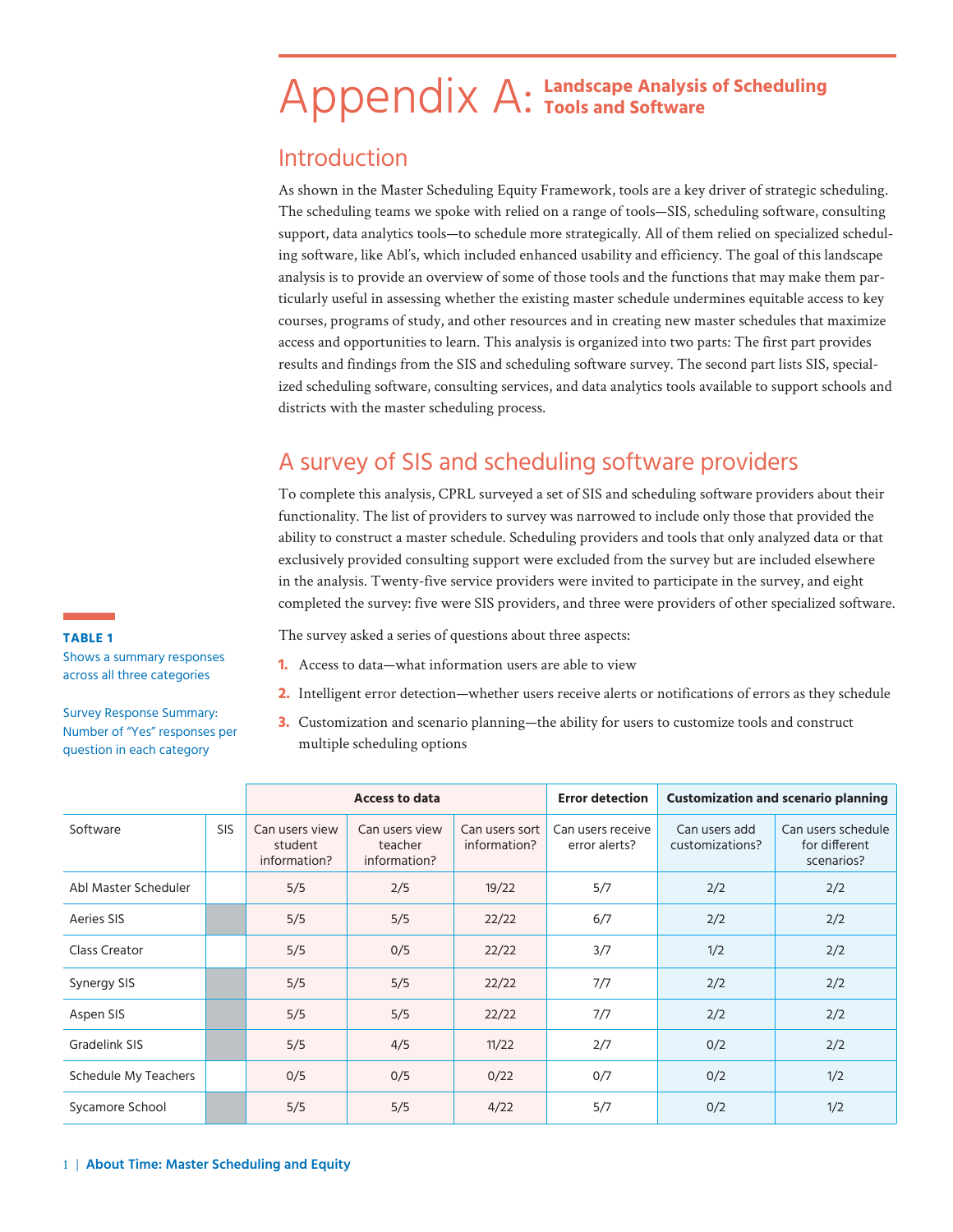### **Access to data**

Schools rely on data disaggregated by student subgroup to spot ways the schedule may limit access and opportunity for certain student populations. CPRL surveyed providers about users' ability to view student and teacher demographic data when using their tools. The survey also included questions about users' ability to sort enrollment, teacher assignment, grade distribution, and course requests by student group (e.g., to tell whether students with IEPs are taught by only some teachers or how many Latino students submitted a request for AP chemistry).

Results from the survey can be found in Table 2 and Table 3.

#### **Key findings regarding access to data**

- **•** Student demographic information is visible in nearly all (seven out of eight) the tools
- On the other hand, information about teachers' demographics and backgrounds was less frequently available, with only half (four out of eight) tools letting users view all five details about teachers (experience, prep schedule, race and ethnicity, certification, and teaching load) while scheduling.
- Student demographic data is visible in these tools, but it's not always easily used to produce insights about disparities among subgroups. Only half (four out of eight) tools let users sort grade distributions, class enrollment, course requests, and teacher rosters by student subgroup.

#### **TABLE 2**

Shows a summary of responses regarding users' ability to view data.

|                         |            |          |                      | What student information can users view? |           |            | What teacher information can users view? |                  |                       |            |               |  |  |
|-------------------------|------------|----------|----------------------|------------------------------------------|-----------|------------|------------------------------------------|------------------|-----------------------|------------|---------------|--|--|
| Tool                    | <b>SIS</b> | language | disability<br>status | race and<br>ethnicity                    | gender    | <b>SES</b> | certification                            | teaching<br>load | race and<br>ethnicity | experience | prep schedule |  |  |
| Abl Master<br>Scheduler |            |          |                      |                                          | $\bullet$ | $\bullet$  |                                          |                  |                       |            |               |  |  |
| Aeries SIS              |            |          |                      |                                          |           | $\bullet$  | $\bullet$                                | $\bullet$        | $\bullet$             | $\bullet$  | $\bullet$     |  |  |
| Class Creator           |            |          |                      |                                          |           |            |                                          |                  |                       |            |               |  |  |
| Synergy SIS             |            |          |                      |                                          |           |            | $\bullet$                                |                  |                       |            |               |  |  |
| Aspen SIS               |            |          |                      |                                          |           |            | $\bullet$                                |                  | $\bullet$             |            |               |  |  |
| Gradelink SIS           |            |          |                      |                                          |           | ٠          | $\bullet$                                |                  | $\bullet$             | $\bullet$  | $\bullet$     |  |  |
| Schedule My<br>Teachers |            |          |                      |                                          |           |            |                                          |                  |                       |            |               |  |  |
| Sycamore<br>School      |            |          |                      |                                          |           |            | $\bullet$                                |                  |                       |            |               |  |  |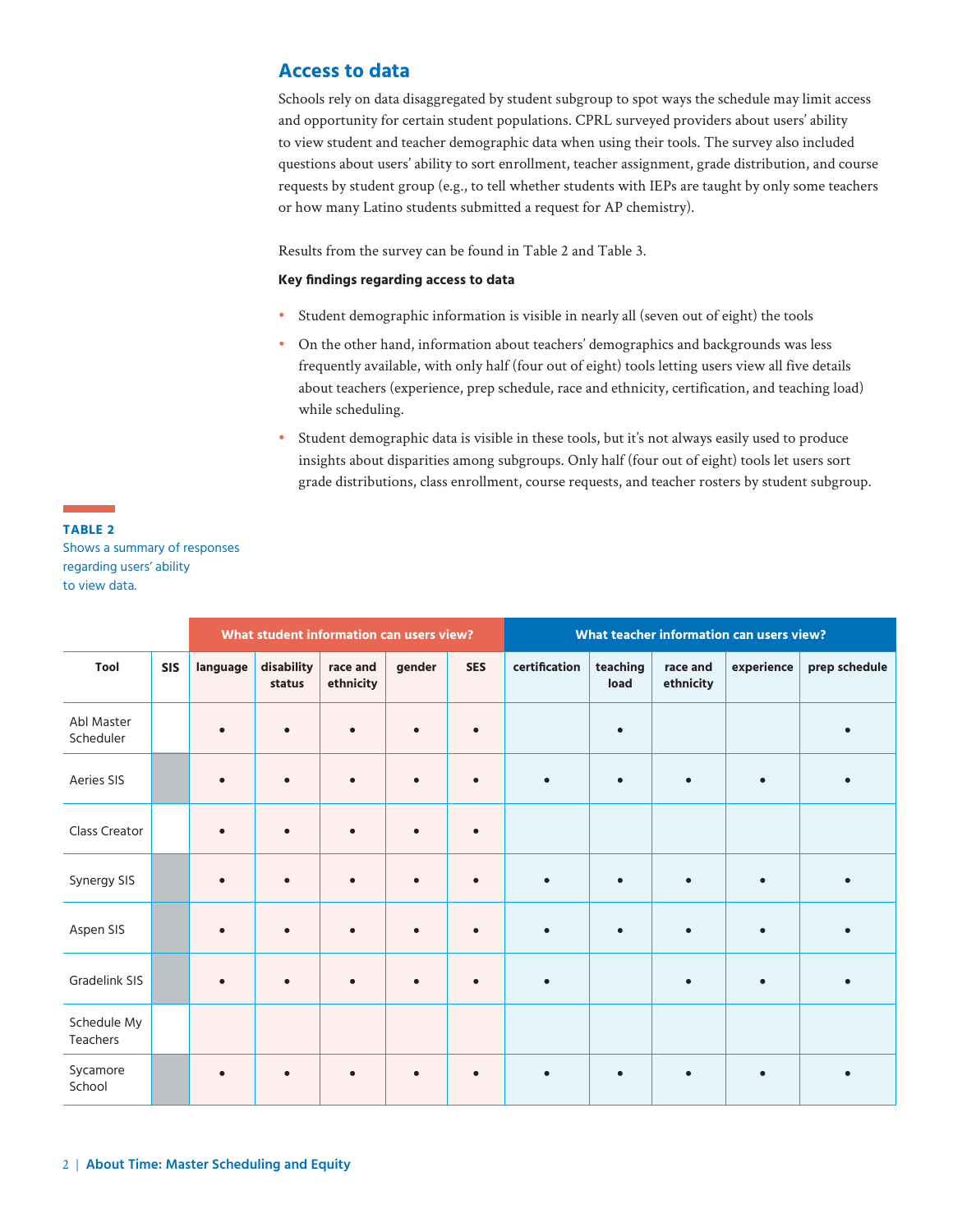# **In what ways can users sort information?**

|                                          |            | Sort grade distribution by |                           |                            |             |                       |                    |                            | Sort class enrollment<br>by student |                   |                    | <b>Sort teacher rosters</b><br>by student |           |           |                   |                    | <b>Sort course requests</b><br>by student |           |           |                   |                    |           |           |
|------------------------------------------|------------|----------------------------|---------------------------|----------------------------|-------------|-----------------------|--------------------|----------------------------|-------------------------------------|-------------------|--------------------|-------------------------------------------|-----------|-----------|-------------------|--------------------|-------------------------------------------|-----------|-----------|-------------------|--------------------|-----------|-----------|
| Tool                                     | <b>SIS</b> | student language           | student disability status | student race and ethnicity | student SES | teacher certification | teacher experience | teacher race and ethnicity | language                            | disability status | race and ethnicity | gender                                    | SES       | language  | disability status | race and ethnicity | gender                                    | SES       | anguage   | disability status | race and ethnicity | gender    | SES       |
| <b>Abl Master</b><br><b>Scheduler</b>    |            | $\bullet$                  | $\bullet$                 | $\bullet$                  | $\bullet$   |                       |                    |                            | $\bullet$                           | $\bullet$         | $\bullet$          | $\bullet$                                 | $\bullet$ | $\bullet$ | $\bullet$         | $\bullet$          | $\bullet$                                 | $\bullet$ | $\bullet$ | $\bullet$         | $\bullet$          | $\bullet$ | $\bullet$ |
| <b>Aeries SIS</b>                        |            | $\bullet$                  | $\bullet$                 | $\bullet$                  | $\bullet$   | $\bullet$             | $\bullet$          | $\bullet$                  | $\bullet$                           | $\bullet$         | $\bullet$          | $\bullet$                                 | $\bullet$ | $\bullet$ | $\bullet$         | $\bullet$          | $\bullet$                                 | $\bullet$ | $\bullet$ | $\bullet$         | $\bullet$          | $\bullet$ | $\bullet$ |
| <b>Class</b><br><b>Creator</b>           |            | $\bullet$                  | $\bullet$                 | $\bullet$                  | $\bullet$   | $\bullet$             | $\bullet$          | $\bullet$                  | $\bullet$                           | $\bullet$         | $\bullet$          | $\bullet$                                 | $\bullet$ | $\bullet$ | $\bullet$         | $\bullet$          | $\bullet$                                 | $\bullet$ | $\bullet$ | $\bullet$         | $\bullet$          | $\bullet$ | $\bullet$ |
| <b>Synergy SIS</b>                       |            | $\bullet$                  | $\bullet$                 | $\bullet$                  | $\bullet$   | $\bullet$             | $\bullet$          | $\bullet$                  | $\bullet$                           | $\bullet$         | $\bullet$          | $\bullet$                                 | $\bullet$ | $\bullet$ | $\bullet$         | $\bullet$          | $\bullet$                                 | $\bullet$ | $\bullet$ | $\bullet$         | $\bullet$          | $\bullet$ | $\bullet$ |
| <b>Aspen SIS</b>                         |            | $\bullet$                  | $\bullet$                 | ٠                          | $\bullet$   | $\bullet$             | $\bullet$          | $\bullet$                  | $\bullet$                           | $\bullet$         | $\bullet$          | $\bullet$                                 | $\bullet$ | $\bullet$ | $\bullet$         | $\bullet$          | $\bullet$                                 | $\bullet$ | ٠         | $\bullet$         | $\bullet$          | $\bullet$ | $\bullet$ |
| <b>Gradelink</b><br><b>SIS</b>           |            | $\bullet$                  | $\bullet$                 | $\bullet$                  | $\bullet$   | $\bullet$             |                    |                            |                                     |                   |                    |                                           |           | $\bullet$ | $\bullet$         | $\bullet$          | $\bullet$                                 | $\bullet$ |           |                   |                    |           |           |
| <b>Schedule</b><br>My<br><b>Teachers</b> |            |                            |                           |                            |             |                       |                    |                            |                                     |                   |                    |                                           |           |           |                   |                    |                                           |           |           |                   |                    |           |           |
| <b>Sycamore</b><br><b>School</b>         |            | $\bullet$                  |                           | $\bullet$                  | $\bullet$   |                       |                    |                            |                                     |                   |                    |                                           |           |           |                   |                    |                                           |           |           |                   |                    |           |           |

#### $\mathcal{L}^{\text{max}}_{\text{max}}$  , where  $\mathcal{L}^{\text{max}}_{\text{max}}$ **TABLE 3**

Shows a summary of responses regarding users' ability to sort data.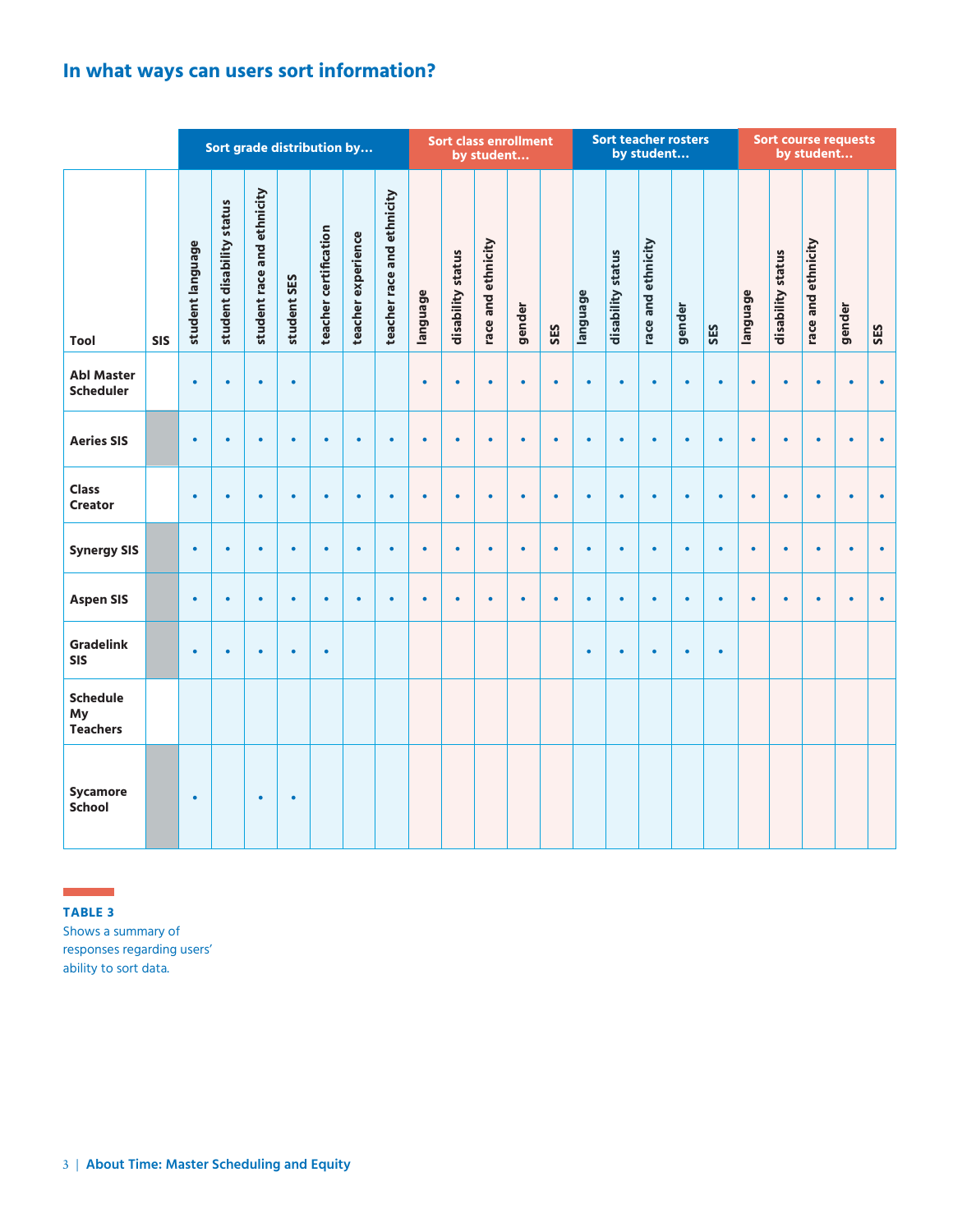## **Intelligent error detection**

Master scheduling is a complex process with many moving pieces. One function that can help schedulers keep equity concerns top of mind while sorting through myriad technical details of scheduling is intelligent error reporting. This can alert users to things like demographic imbalances and improperly scheduled students so they can proactively address them. Survey results can be found in Table 4.

#### **Key findings regarding error detection**

- **•** The most commonly detected error was course conflicts, with seven out of eight tools including that feature.
- Among the least common error alerts are those that have affected marginalized students' access to learning and positive outcomes.
	- **–** Only half (four out of eight) of the tools alerted users to demographic imbalances
	- **–** Only half the tools (four out of eight) alerted users when a student was scheduled for a course already taken

#### **Sidebar: Error Detection Questions**

#### **How does the tool alert users of potential errors? Does it:**

- **1.** Alert users to course conflicts for individual students
- **2.** Alert users to demographic imbalances in individual classes
- **3.** Alert users to imbalances in teacher load
- **4.** Alert users when a student is scheduled into a course they have already taken
- **5.** Alert users when a student is not scheduled for a full course load
- **6.** Alert users when a senior in high school is not scheduled for a course needed for graduation
- **7.** Let users set custom alerts
- **–** Only half the tools (four out of eight) alerted users when a student was not scheduled for a course needed for graduation
- There were fewer tools with built-in alerts for errors that might indicate tracking, segregation, or if a student is on track to graduate, but five tools gave users the ability to set custom features.

#### **Tool SIS Course conflicts Demographic imbalances Teacher load imbalances Duplicate courses Incomplete course load Missing courses for graduation Set custom alerts**  Abl Master<br>Scheduler Scheduler **• • • • •** Aeries SIS **• • • • • •** Class Creator **• • •** Synergy SIS **• • • • • • •** Aspen SIS **• • • • • • •** Gradelink SIS **• •** Schedule My **Teachers** Sycamore<br>School School **• • • • • What potential errors are users alerted to?**

#### **TABLE 4:** Shows a summary of responses regarding error detection.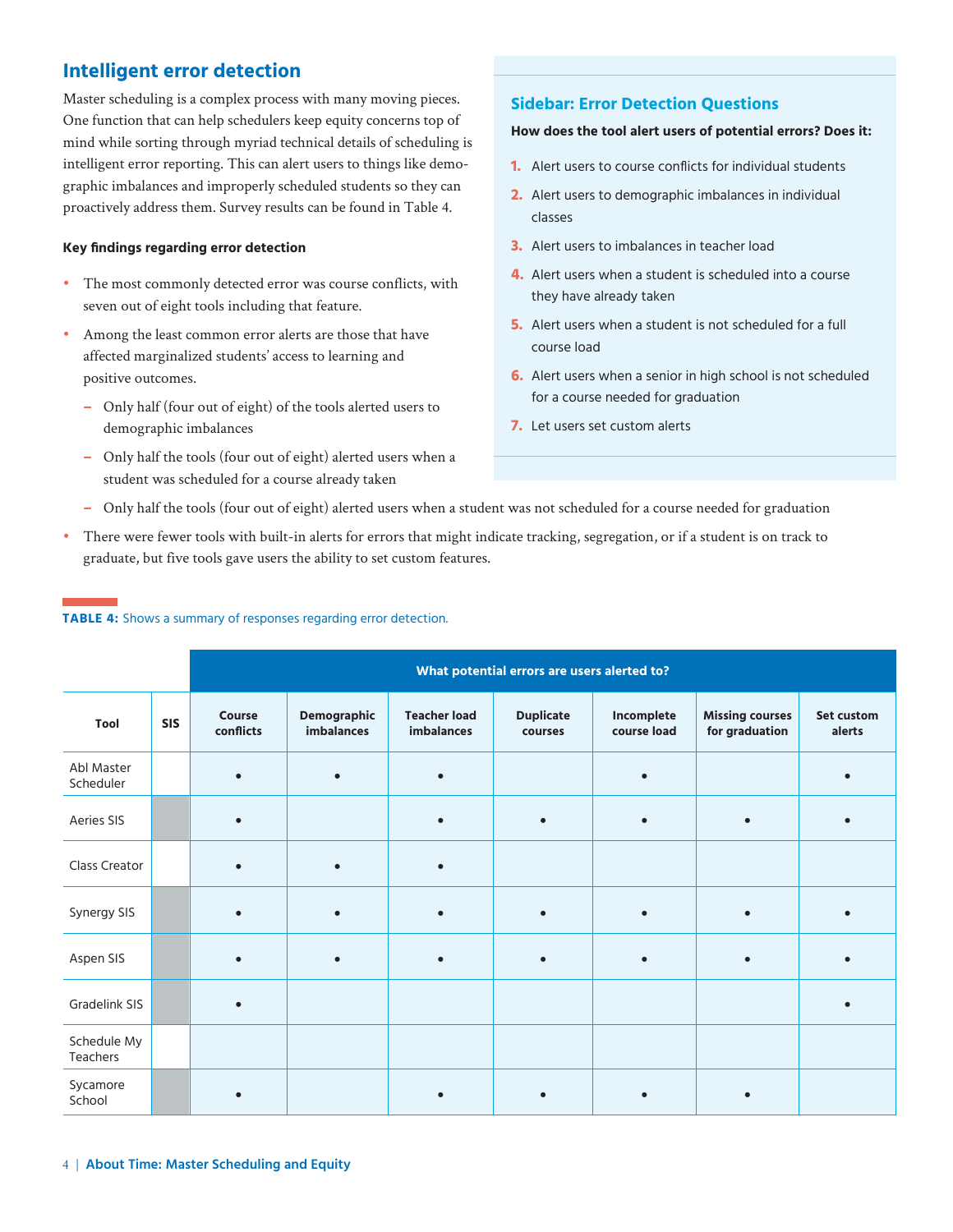## **Customizations and scenario planning**

When scheduling strategically, schools may opt to schedule according to specific priorities. For example, ensuring that intervention and enrichment blocks occur simultaneously, or placing all students with IEPs and their associated teachers into the schedule before building the rest of the schedule. During the pandemic, schools were in need of tools that helped them create multiple scenarios—in the event that schools remained hybrid or returned in person, or that the maximum number of students allowed in class together increased or decreased—and to organize time for teachers and students who were learning in different settings (some remote, some hybrid, some in person). We surveyed providers about their tools' ability to let users schedule according to priorities and plan for multiple scenarios. Survey results can be found in Table 5.

#### **Key findings regarding customization and scenario planning**

#### **Sidebar: Customization Questions Does the tool let its users:**

- **1.** Set course priorities (i.e., designate the order in which individual courses or categories of courses are scheduled)
- **2.** Schedule groups of students first (e.g., ELLs, students with IEPs)

#### **Scenario Questions Does the tool let its users:**

- **1.** Create hybrid (online and in-person) schedules
- **2.** Visualize multiple possible schedules
- Most (six out of eight) tools include the option to create multiple and hybrid schedules. At the time of this survey, the pandemic had been active for several months, and we suspect these features were particularly in demand. But we did not survey providers on whether these were new or existing features.
- The two tools that provided only some scenario functionality provided the ability to create either multiple scheduling scenarios (but not to create hybrid ones) or hybrid schedules (but not multiple scheduling scenarios)
- **•** Only four out of eight tools allowed for both types of customization.

|                      |            | In what ways users set custom features? |                                      | In what ways can users schedule for<br>different scenarios? |                                          |  |  |  |  |
|----------------------|------------|-----------------------------------------|--------------------------------------|-------------------------------------------------------------|------------------------------------------|--|--|--|--|
| Tool                 | <b>SIS</b> | set course priorities                   | schedule particular<br>student first | create hybrid (online and<br>in-person schedules)           | visualize multiple<br>possible schedules |  |  |  |  |
| Abl Master Scheduler |            |                                         |                                      |                                                             |                                          |  |  |  |  |
| Aeries SIS           |            |                                         |                                      |                                                             |                                          |  |  |  |  |
| Class Creator        |            |                                         |                                      |                                                             |                                          |  |  |  |  |
| Synergy SIS          |            | $\bullet$                               |                                      |                                                             |                                          |  |  |  |  |
| Aspen SIS            |            |                                         |                                      |                                                             | ٠                                        |  |  |  |  |
| <b>Gradelink SIS</b> |            |                                         |                                      |                                                             |                                          |  |  |  |  |
| Schedule My Teachers |            |                                         |                                      |                                                             |                                          |  |  |  |  |
| Sycamore School      |            |                                         |                                      |                                                             |                                          |  |  |  |  |

**TABLE 5:** Shows a summary of responses regarding users' ability to make customizations and plan for multilple scheduling scenarios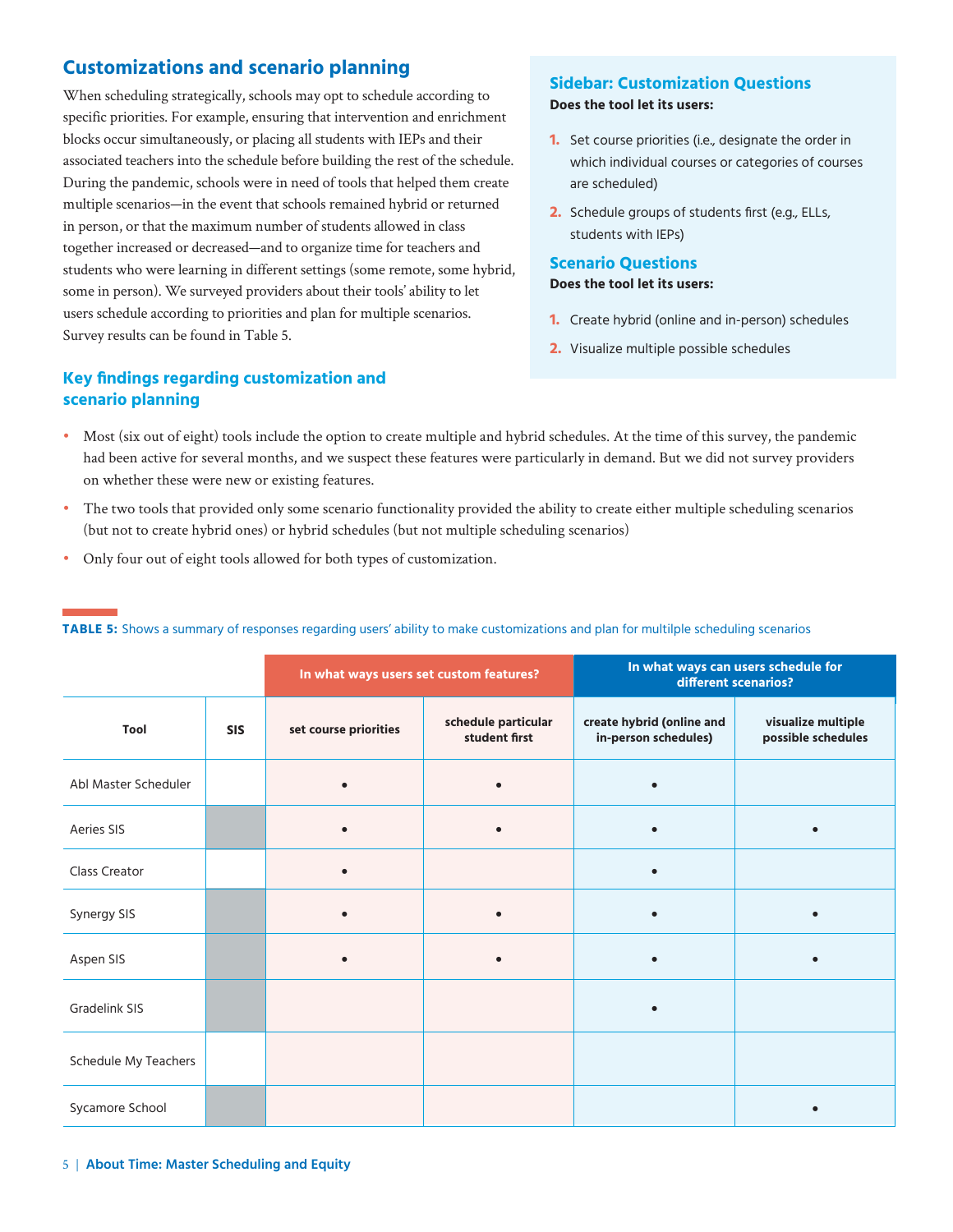## **Conclusion**

Effective tools help drive strategic scheduling efforts. They can give schedulers access to critical, real-time data about the schedules' impact on students' ability to access effective teachers, coursework, and diverse peers. Without effective tools, schedulers must resort to time-consuming and sometimes rudimentary practices, which may detract from efforts to schedule more strategically. All of the featured districts used specialized scheduling software, like Abl's, which provide additional and critical features that are not found in many SIS. Tools may provide needed inputs for scheduling strategically, but they must be combined with data and a commitment to equity in order to successfully be leveraged as tools for maximizing equity.

# Scheduling service providers

**Below is a complete list of the scheduling tools, providers, and services we encountered during the study.**

#### **SIS**

- **•** Aeries SIS
- **•** Aspen SIS by Follet
- **•** Blackbaud
- **•** Core SIS by Alma
- **•** Edupoint SIS by Synergy
- **•** EduWave K–12 SIS by Integrated Technology Group
- **•** Gradelink SIS
- **•** Infinite Campus SIS
- **•** Maestro SIS by Bocavox
- **•** PowerSchool SIS
- **•** QuickSchools
- **•** SapphireK12
- **•** Skyward Student Management Suite
- **•** Sycamore School
- **•** Tyler SIS

#### **Scheduling Software**

- **•** Class Creator
- **•** DMSchedules by District Management Group
- **•** Enriching Students
- **•** Master Schedule Builder by Rediker
- **•** Master Scheduler by Abl
- **•** Schedule My Teachers
- **•** Scheduling Plus by Rediker
- **•** School Insight by Common Goal Systems
- **•** USA Scheduler School Master Scheduler

#### **Consulting Services**

- **•** Abl
- **•** District Management Group
- **•** Merenbloom Seminars & Consulting

#### **Data Analytics Tools**

- **•** Campus Analytics Suite by Infinite Campus
- **•** District Schedule Audit by Abl
- **•** Schoolzilla by Renaissance
- **•** Synergy Analytics by Edupoint